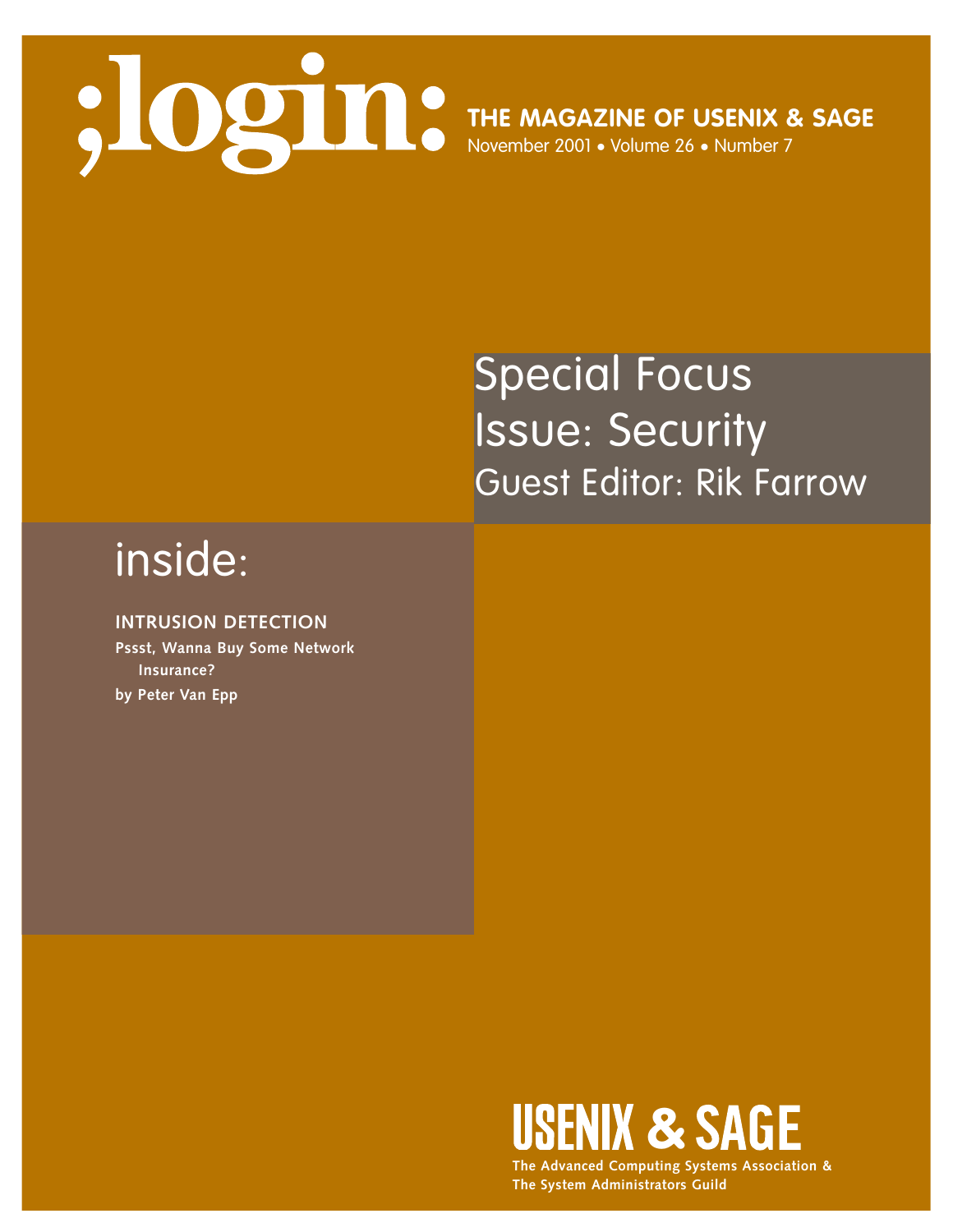# pssst, wanna buy some network insurance?

From the title, you probably have the image of a seedy guy holding open a raincoat full of insurance policies (and an arm full of watches), but that isn't quite what I mean.

Think what you could do if you had a record of all network transactions that crossed your link to the Internet in an amount of disk space you could afford (without being a major government). There is an open software tool called argus that provides exactly that option. In this article, we are going to explore some of the things you can do with such information and state some reasons why you might want to have it, even if you can't interpret the results immediately. Hopefully, your network will become a safer place (and thus so will the Internet as a whole). You can certainly make friends with your internal/external auditors because this can be used to audit the effectiveness of a security policy, intrusion detection system (IDS), or firewall.

Let's start the ball rolling with a true war story (and the first good use of this tool). As the reader of our abuse email account in April a year or two ago, I received an external complaint about someone our way doing a port scan of a site. We are a university site, so nothing unusual there – just another contestant in the "you bet your account" contest. What was unusual was that a review of the weekend logs (this being Monday and the scan being Saturday) didn't turn up any scan. Then I looked at the date on the supplied firewall log: it wasn't from the previous Saturday but a Saturday last February. No problem: crank up the old disk machine, run the log files from last February through

#### **by Peter Van Epp**

Peter has spent the past 13+ years as a network/security/system administrator (in that order of priority) for Simon Fraser University in B.C., Canada.

*vanepp@sfu.ca*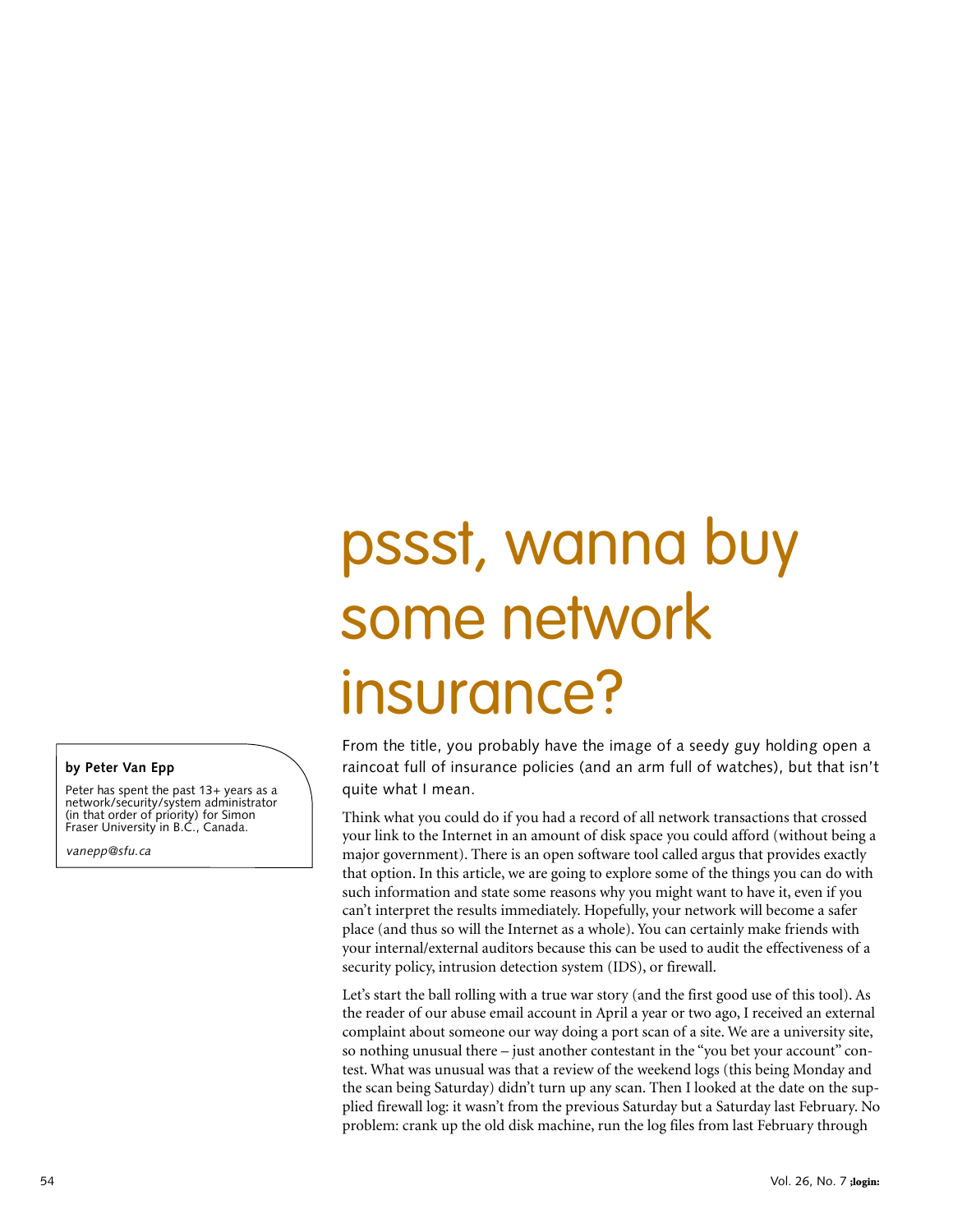ra (one of the argus data reporting tools included in the argus distribution) and, sure enough, there was a port scan. Thus I was able to tell the person reporting the "problem" that we had dealt with it the Monday after it happened (by declaring a new winner in the "you bet your account" contest) and that perhaps they should check their firewall logs a little more frequently than every two months or so.

Several points to make here: first, you should check the date and timestamp on a complaint using the argus logs to verify that a reported attack from your site really originated with your site (and wasn't forged as coming from your site), and that the reporting site (or you, when converting from a remote time zone) hasn't gotten the time wrong. This is important for things like dialup connections, where a different time zone can cause someone to be blamed erroneously and a slip up can be embarrassing and possibly expensive. Next, because you are recording all traffic, you can monitor outbound traffic from your site, which may or may not be important to you. Around our place, the standard comment on firewalls is that "the firewall faces inward to protect the Internet from our user community," not necessarily the other way around. On a commercial site, where you can (at least in theory) trust your user base, this may be less of an issue. However, in the case of a breach, the log provides you with a record of who else the attacker may have attacked from your site. Since the argus server can also be invisible to the network and tightly secured, chances are good the attacker won't find it and delete his tracks, even if he does so on the machines he broke in to.

## **A Hypothetical Case**

While we are on this topic (i.e., sites that may have machines that are less than secure in large numbers) let's look at a hypothetical situation (which so far hasn't happened to me, and I hope never does). One morning a local law enforcement agent appears with a warrant to seize one or more of our machines on the grounds that they have been used in a DDoS attack. What are you going to do in this case? My guess is you're going to say, "Yes, sir, here it is, sir," because you can't refute the allegation (although even being able to do so may well not help until later in the face of a warrant).

I have a 50/50 chance. I can check the argus logs and either refute that we were the source of the DoS attack (best case) or confirm that we were the source (toast!). Because in the first case, while the reply packets are appearing on my Internet connection, there are no corresponding source packets issuing from my net, which means the source is being spoofed by a site without anti-spoof filters on their border router. If the attack did come from our site, our risk manager can choose to settle out of court or argue due diligence since we would have (and, in real life, have before it got this far) detected and dealt with the problem in a timely manner because of the argus logs.

This also illustrates another argus feature. When the analysis of the DDoS clients first came out in December a few years ago and indicated the control mechanism was an ICMP echo reply packet, the author provided a scan program that I was able to run on a segment monitored by argus. I determined what the scan looked like (an ECR flag on the flow rather than ECO indicating an echo reply with no corresponding echo request). Looking back, I noticed scans using ECR packets against my network starting in September of that year (luckily without success) and continuing even as I type this article and undoubtedly still going on as you read it. This procedure can be generalized to most new exploits: determine what the exploit looks like in the argus log and scan back over the time you (and more importantly your firewall and/or IDS) didn't know

I can check the argus logs and either refute that we were the source of the DoS attack (best case) or confirm that we were the source (toast!)

● **INTRUSION**

**INTRUSION DETECTION | FORENSICS DETECTION** | FORENSICS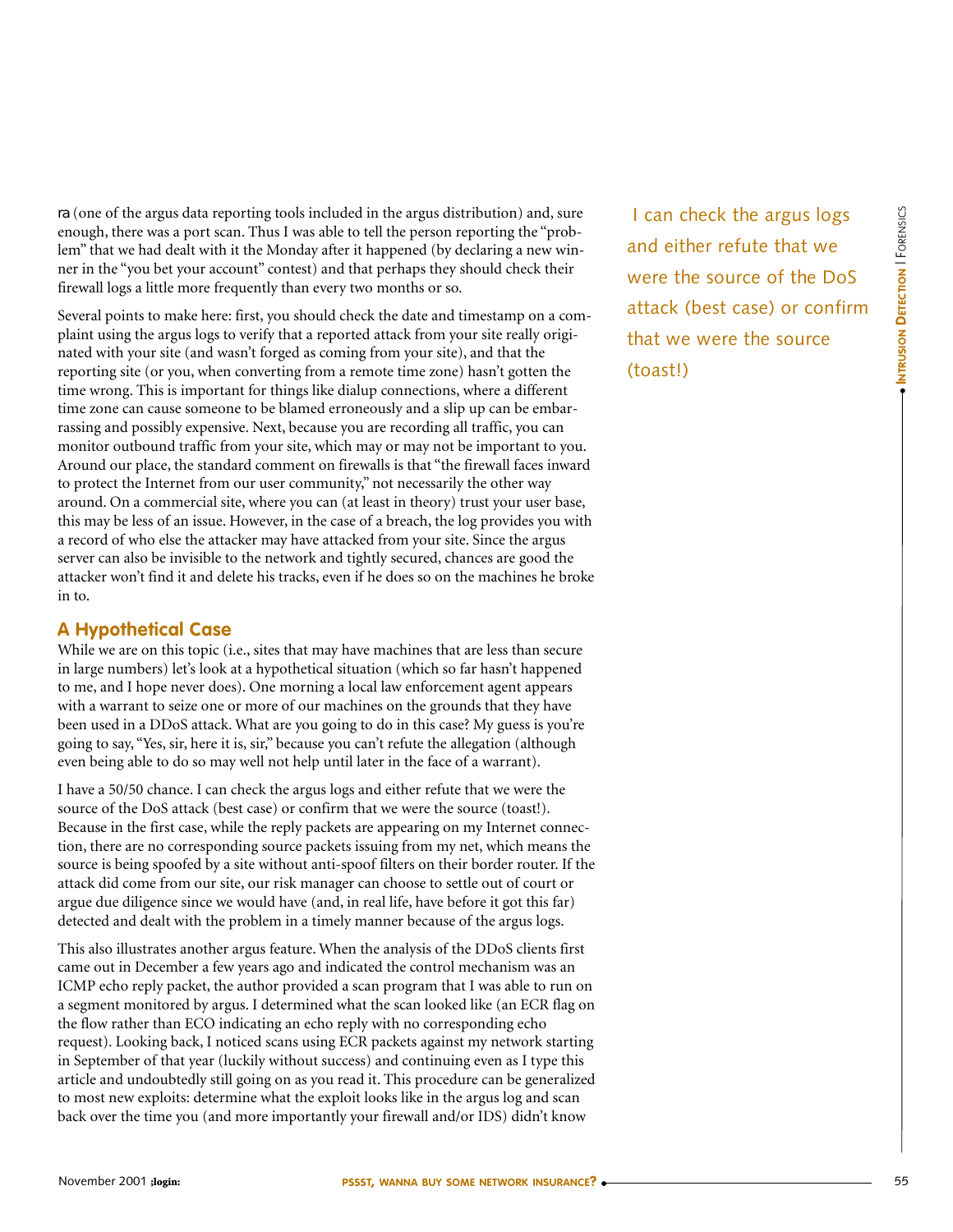A firewall would ignore this, as they were outgoing HTTP accesses on port 80.

you should be looking for the signature to detect compromised machines. Knowing of a break in after the fact, while undesirable, is much better than not knowing of the break in at all.

A news break: as I type this (on July 19) the IIS Code Red worm has broken out. This provides a case study in using argus for unconventional things. A CERT notification yesterday gave me my first infected machine. A look at the argus log indicates a signature of many, mostly 0 length, connection attempts to offsite Web servers. A quick Perl script that takes the argus ra data reporting tool output as input and selects accesses to port 80 that are not on any of my local nets is quickly written. The source and destination IP addresses get stored in an associative array indexed by source IP address and then sorted. As long as the source address is the same, increment a counter (because this is a new destination access from this same source host). Once the source address changes, store the source address in a new associative array indexed by the remote host count. When the entire file has been processed, sort the array of counts in reverse numeric order and write it to standard out.

This is about a page of Perl and an hour or so of work. The output looks like this (with the addresses obscured to protect the guilty):

```
100539 
       1xx.yy.zzc.65
271 
       1xx.yy.zze.6
269 
       1xx.yy.zzf.161
```
...

The first address (and 13 more like it across both our campuses) is a machine affected with the Code Red worm scanning other machines. The other two hosts are normal accesses. This is a fine example of why having a record of all the data passing through your network is very useful. A firewall would ignore this, as they were outgoing HTTP accesses on port 80. There are reports that the initial Snort rule, because of a rule mistake, wasn't catching all of these. Since argus is recording everything that comes by, the mark one eyeball (after some thinking and data processing) has no problem picking the difficulty out of the noise in the raw data. A manual human scan of the argus log verifies that this really is the worm from the ra output itself (again with addresses obscured):

| Thu 07/19 06:56:44 s tc  |  |
|--------------------------|--|
| Thu 07/19 06:56:44 s tc  |  |
| Thu 07/19 06:56:44 s tc  |  |
| Thu 07/19 06:56:44 s tcl |  |

|                           |                                          | Thu 07/19 06:56:44 s tcp  1xx.yy.zzc.65.60806 -> aaa.165.233.142.80  3  0  0  0  REQ |  |  |             |
|---------------------------|------------------------------------------|--------------------------------------------------------------------------------------|--|--|-------------|
| Thu 07/19 06:56:44 s_tcp_ | 1xx.yy.zzc.65.60791  -> bb.147.29.238.80 |                                                                                      |  |  | 3 0 0 0 REQ |
| Thu 07/19 06:56:44 s tcp  | 1xx.yy.zzc.65.60813 -> cc.123.5.126.80   |                                                                                      |  |  | 3 0 0 0 REQ |
|                           |                                          |                                                                                      |  |  | 3 0 0 0 REQ |
|                           |                                          |                                                                                      |  |  |             |

 $\dots$  (lots more just like this  $-100,535$  of them in fact  $\dots$  ) So whack this host (and the 14 others) off the network.

Since we mentioned your firewall and IDS a couple of paragraphs ago (before I was so usefully interrupted), and since I promised at the start to make your auditor smile upon you, let's look at some of the ways argus can be useful in conjunction with these devices. While we all know none of us would ever misconfigure our firewall, in the hypothetical situation where this did happen, how do you demonstrate that your firewall/IDS is doing what your security policy specifies? One good way is to put an argus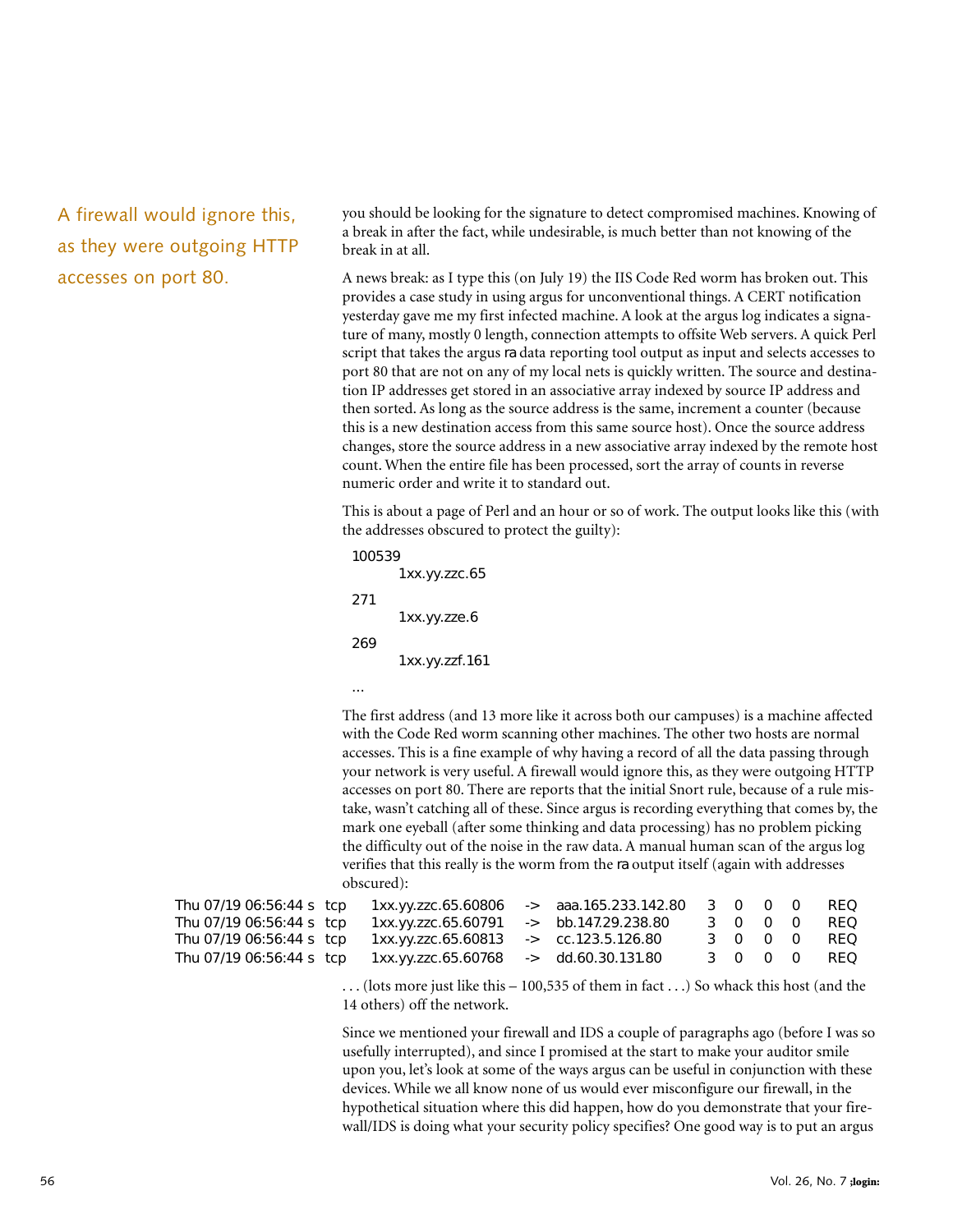server on both sides of it and perhaps use a tool such as tcpreplay to insert known attacks into the input data stream.

When you compare the two argus logs you would expect to see the attack packets in the outside argus log. If you also find such packets in the log from the argus server inside the perimeter, you have just found a problem. Of course, you also have logs back in time to see if the hole has bitten you already. In such a situation, I often find the standard operating procedure for swatch syslog watcher to be useful: filter out (one class at a time) the expected packets from the log output and carefully examine that which remains until you have explained why it should be there or have identified a problem to be dealt with.

Another nice feature of argus is that, since it is not deciding anything at all about the data stream but is just recording it in a compact form, it is harder – and with sufficiently large hardware, perhaps impossible – to overload the argus server. Thus, should the attacker be able to overwhelm your IDS or firewall, argus may still give you a record of everything that happened on your net. With argus you at least have the data; with only an overwhelmed IDS or firewall you don't (or at least not all of it). Something to think about, especially in terms of insurance.

Now let's look in detail at some argus-detected incidents to get a clearer idea of some of the ways in which argus logs are useful. In all cases below, the addresses have been obscured to protect both the innocent and the guilty. The data is being read from files captured by the argus daemon program writing its output to a file (it can also output to a socket in real time if desired) and then later processed with the ra reporting tool. While argus and the reporting tools both accept tcpdump-style filters, the argus daemon is running with no filters in place (i.e., capturing everything). Note as well that these logs are from older versions of argus, so they will look a little different than current version logs.

This listing was generated using the argus ra reporting tool, which outputs a humanreadable interpretation of the argus data. As mentioned, it accepts tcpdump-type filters; this listing was generated with a command line like this:

ra -r argus.log.file -c -n host bbb.cc.dd.75

which displays all records containing host bbb.cc.dd.75 with packet and byte counts ( c flag) and without DNS lookups (-n flag) on stdout. We see the root break-in, along with a large amount of additional data (including a port scan, which is what attracted my attention in the first place), extracted below. First, an explanation of what we are looking at. The first field is a timestamp, following that (blank in this instance) is a flag field which indicates things like retransmissions in a flow and a variety of other items documented in the ra man page. Following that is the protocol type (IP only in these old logs, many more in current argus versions). Then the source IP and port (the port being confusingly separated with a "."). Note that this is the machine that argus believes started the flow, either because it saw the SYN-ACK handshake, or it is its best (and sometimes incorrect) guess if it didn't see the original SYN ACKs. Next there is a flow indicator which, in this case, indicates a bi-directional flow (again the possible values and meanings are documented in the ra man page). Following that is the destination IP and port number. Then come the source and destination packet and byte counts (added by the -c command-line flag).

With argus you at least have the data; with only an overwhelmed IDS or firewall you don't (or at least not all of it).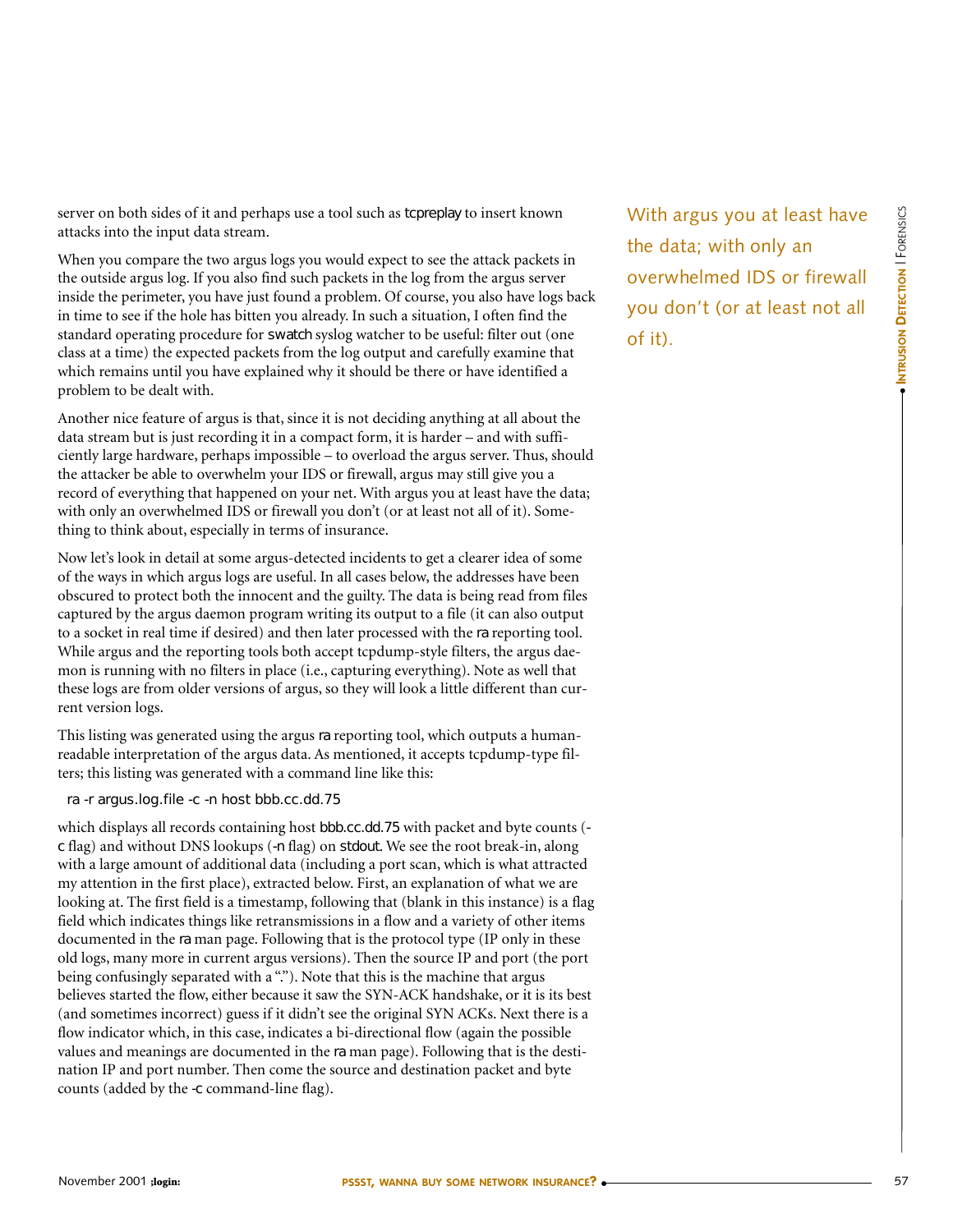In version 1.8 (which this log is from) the counts are application data count; in the current version 2.02, by default, the counts are total packet length to allow traffic calculation, although the old meaning is possible with a command-line flag. The last field on the line is the connection-status field.

|          | Fri 12/10 21:54:18 udp aaa.255.11.140.2344 <-> bbb.cc.dd.75.111 1 1 64 36      |  |  |  | ACC |
|----------|--------------------------------------------------------------------------------|--|--|--|-----|
|          | Fri 12/10 21:54:18 udp aaa.255.11.140.2344 <-> bbb.cc.dd.75.32774 1 1 200 40   |  |  |  | ACC |
|          | Fri 12/10 21:54:07 tcp aaa.255.11.140.3225 -> bbb.cc.dd.75.23 12 10 62 123 CLO |  |  |  |     |
| $\cdots$ |                                                                                |  |  |  |     |

Now knowing what we are looking at, we see that the attacking host aaa.255.11.140 made a connection from port 2344 to attacked host bbb.cc.dd.75 port 111, which happens to be the port mapper. The 36-byte reply from host bbb.cc.dd.75 told the attacker that rpc.statd was running on port 32774 of the attacked host. The attacker then sent the buffer overflow exploit code to port 32774 on the attacked host and created a new root account (from post-breach analysis of the system rather than strictly this log), although the successful telnet connection in the third line is also a good indication of a problem. The compromised machine was then used to port scan other machines on the Net, looking for more victims, which is what caught our attention.

Now, let's look at a DDoS attack and an echo/echo reply flow (as opposed to an echo reply only flow) for controlling DDoS clients. To create this data stream the following ra command line was issued:

ra -r argus.log.file -c -n net ccc.dd.245.0 mask 255.255.255.224

which selects only the hosts belonging to the 32-host network that comprises this address space and demonstrates some of the flexibility available in filters with argus.

The first line below is a normal echo flow from a network management station. Note the flow is bi-directional  $(\langle - \rangle$  flag), and the status flag of ECO indicates a perfectly normal echo request/reply flow from ping.

Tue 05/15 16:09:55 icmp aaa.bb.184.131 <-> ccc.dd.245.2 3 3 ECO

Sometime later, we see a unidirectional flow (-> flag) from control machine eee.ff.126.2 (somewhere in France) to compromised machine ccc.dd.245.2 (previously compromised via an unpatched RPC program) flagged as "only an echo reply" by the ECR end flag. Unfortunately, because this is an argus 1.8 log, we only get packet counts on the ICMP, not packet and byte counts as with argus 2.x. However, from both the acknowledgment ECR packet sent back to the attacking machine and the following DDoS and/or port scan, we see this is an attack. The first indication of a problem in this case was the abnormally large size of the argus log file due to the number of DDoS packet flows that were recorded.

| Tue 05/15 16:16:20 | icmp eee.ff.126.2 -> ccc.dd.245.2 4 0                 |  | ECR |
|--------------------|-------------------------------------------------------|--|-----|
| Tue 05/15 16:18:39 | $\mu$ icmp ccc.dd.245.2 $\rightarrow$ eee.ff.126.2 40 |  | ECR |

Below, we see the DDoS attack; despite the varying source addresses in the same subnet (and many more being caught by the anti-spoof filters in the router before making it this far), all of these packets are in fact from machine ccc.dd.245.2. If there weren't anti-spoof filters on this subnet, then the source addresses would have been from all over the Net, making this a very hard attack to trace back. With anti-spoof filters, the attacked site would know to whom to complain, although it wouldn't point to the compromised machine. It would direct me to the appropriate subnet on my network because they are all appropriately anti-spoof filtered, and of course, the argus log would do the rest.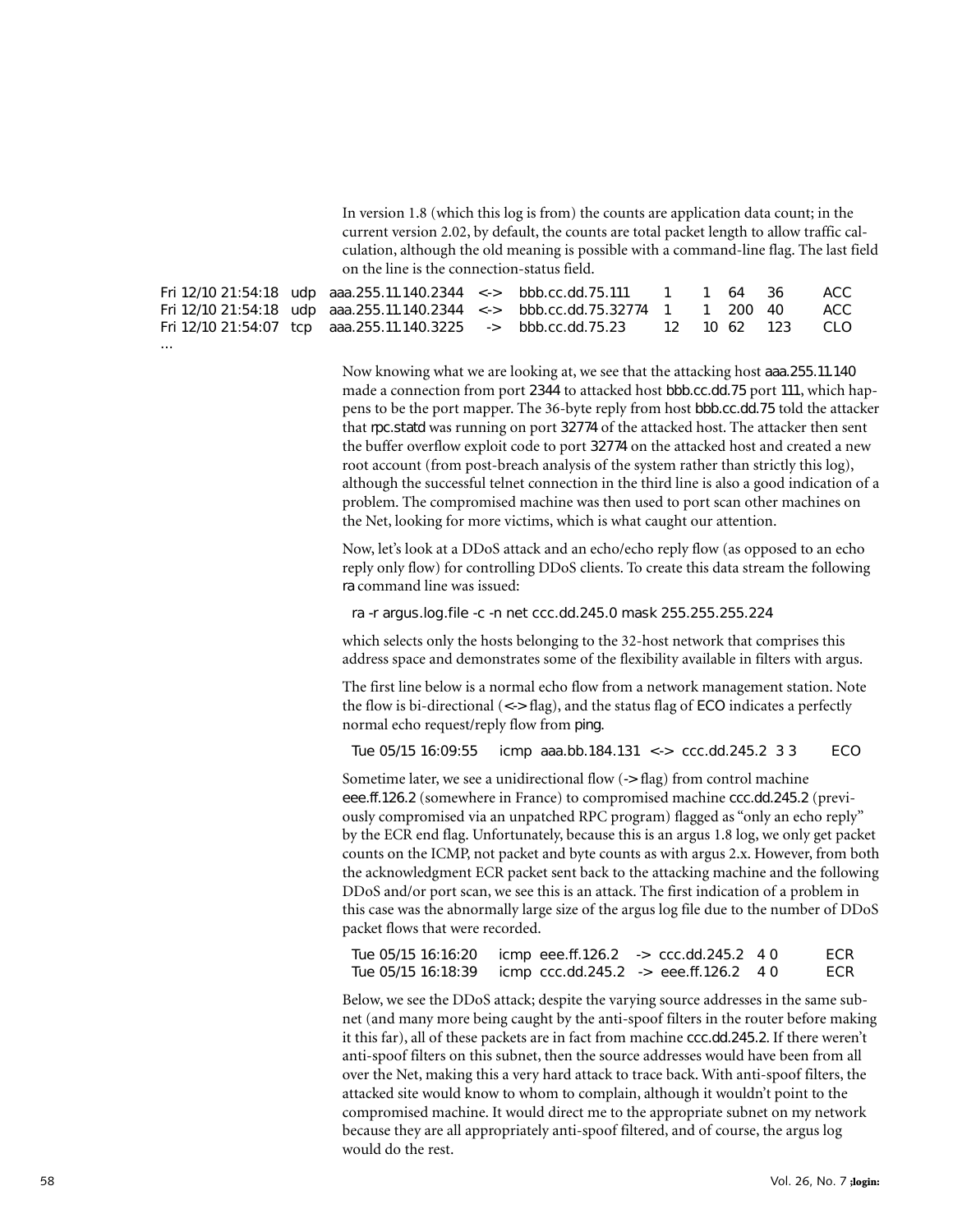|   | Tue 05/15 16:18:44 tcp ccc.dd.245.25.2009 ?> ggg.hh.141.177.71 10 0 0 TIM |  |  |  |
|---|---------------------------------------------------------------------------|--|--|--|
|   | Tue 05/15 16:18:44 tcp ccc.dd.245.9.1012 ?> ggg.hh.141.177.72 10 0 0 TIM  |  |  |  |
|   | Tue 05/15 16:18:44 tcp ccc.dd.245.30.1822 ?> ggg.hh.141.177.73 10 0 0 TIM |  |  |  |
|   | Tue 05/15 16:18:44 tcp ccc.dd.245.27.1204 ?> ggg.hh.141.177.78 10 0 0 TIM |  |  |  |
| . |                                                                           |  |  |  |

Now that we have seen some of the things argus is good for, let's look at what's needed to run it. It's likely a lot cheaper than you think, and it is certainly less than the traffic charges for your link. Up to a moderately fast link (such as FastEther or an OC3), a reasonably large PC, such as an 800MHz P3 class with 256 or 512MB of RAM and a 40 or 80GB UDMA66 IDE drive, will do fine. For Gig links you probably want something in the class of a Sun 450, and of course larger/faster is better (and even then, 200 to 400 megabits per second of data is as much as I am aware of being successfully captured on either argus or commercial IDS systems at present, although there may be faster systems out there). Benchmarking with iozone and bonnie disk benchmarks indicate that the 7200 RPM UDMA66 IDE drives can get as much throughput as a 36GB SCSI drive, so use what you've got and test! Argus runs under UNIX, so any of Solaris, Linux or the BSDs will do. Note on the BSDs, at least on current versions, that there is a bpf bug relating to the select system call, and you need to apply a kernel patch and rebuild the kernel (a source for patches is listed in references at the end of this article). There is a test procedure in the patch README file, and I recommend using it to check your setup so that you know whether you are seeing everything there is to see.

On the low end of the scale, a 33MB 386 (yes a 386) with 16MB of RAM and a SMC WD8013 10 baseT NIC running FreeBSD can keep up to 3 or 4 megabits per second of traffic, i.e., more than enough for a cable or a DSL connection at home. This was measured with tcpreplay, which we are going to discuss in a while. That also means that if you aren't blessed with a high-speed link (or money), any old machine (a surplus 486 for instance) may be able to keep up with your link, making experimentation or production cheap.

Although the capital costs are reasonable, there are additional costs. Interpreting the output data is a high-skill occupation at present, and I suspect it is likely to remain so. However, before I lose half the audience, let me point out that as an insurance solution this doesn't have to be a show stopper. As we have seen, the capital costs for argus are modest. Disk is cheap and getting cheaper. That means that even if you lack the expertise to interpret the output data, it is possible (and in my view very prudent) to collect, verify you are collecting (this is important and we will discuss how below), and save the data from your network. Should the worst happen and you have an incident, you can hire a consultant and have him or her interpret the argus data for you. Ideally, you will never use it, and it will sit on the disk unused until you decide it's old enough that you don't care anymore and overwrite it.

If you choose to do this for insurance, you will, on a regular basis, want to display the output of the argus log files with the argus ra data display tool to verify that you are in fact collecting data. The idea is to make sure something is in fact being collected from your network so that you don't discover when a disaster hits that the disk filled months ago and the argus data is lost.

In addition to the regular testing, when you first install argus and any time you increase the speed of your link or change the hardware argus is running on, you'll also want to run a test to make sure that argus can keep up with the maximum speed of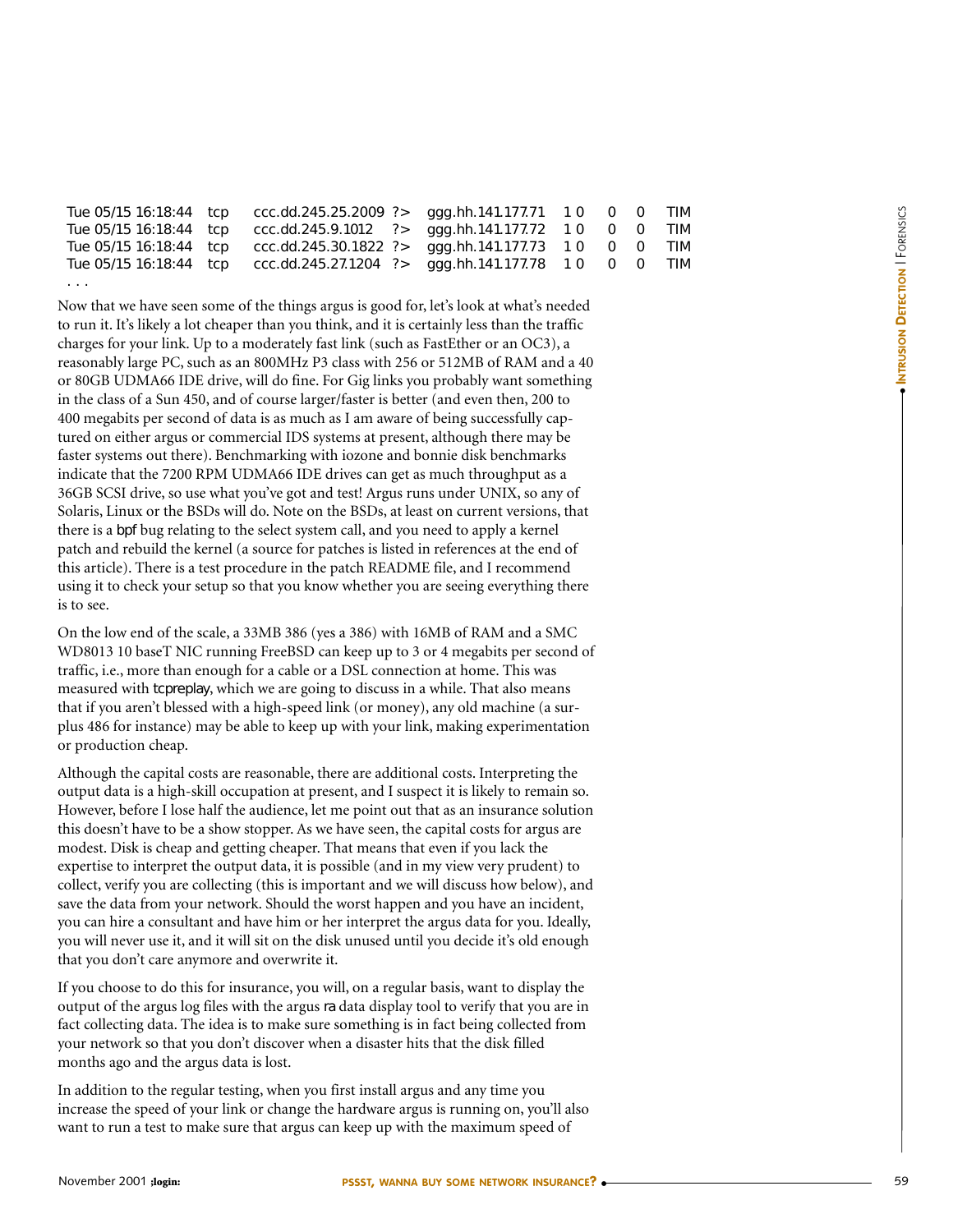The open source tool called tcpreplay will replay a tcpdump file, either in real time (according to the timestamps in the file) or at a selected rate or (best of all) as fast as it possibly can given your hardware.

your link. This same thing (and the same tools) are useful for testing your firewall and IDS system. If you haven't stressed them, how do you know how they will perform when you need them to? More importantly, if they are going to fail, how do they fail: by passing all traffic (deadly if this is your firewall) or by ignoring attacks (deadly if this is your IDS system)?

The open source tool called tcpreplay will replay a tcpdump file, either in real time (according to the timestamps in the file) or at a selected rate or (best of all) as fast as it possibly can given your hardware. Tcpreplay has been added to the FreeBSD ports collection (at least in the 4.3-STABLE branch if not yet the release branch), which means that you can install it by just typing make in the appropriate directory under FreeBSD. In addition I have available both the original source (because the home site of tcpreplay is currently being reworked and a new version being produced) and a modification that will take two tcpdump files and two NICs and output a full duplex data stream. There are performance issues. I was only able to get about 160 megabits per second on a 600MHz P3 machine with a single UDMA66 IDE disk, but two disks on separate controllers may boost that. More importantly, there's a timing issue (which I currently punt): the two streams are not synchronized so it is possible that a response will appear before the corresponding source packet is sent on the other channel. The solution to this would be a tcpdump file compiler that would rearrange and/or insert packets to ensure that at full speed, data would come out in the appropriate order. This is very similar to a RISC C compiler having to insert no ops in the instruction stream to maintain memory access timing. In this case, you need to either move a later packet or insert a padding packet to ensure that, when played at full speed, the response will appear after the request in the other data stream. It isn't rocket science, but it is work that I currently haven't had time to do. Again, if someone is interested in writing it before me I'd be happy to test.

This setup is what identified the bug in the bpf routines of the BSDs with the select system call during a test of argus. It's also what I used to determine that Solaris and (of all things) Linux are able to capture data at a full 100MB (Solaris cheated by using an E450 rather than a PC; I haven't run the test on Solaris 86 yet). Surprisingly, the BSDs (at least FreeBSD 4.2 and OpenBSD 2.7) lose a small percentage of the traffic at 100 (on the identical hardware that Linux was using). It is also the setup that verified that a 386 can keep up with 3 to 4MB of data without losing anything. Being able to repeat an exact sequence of packets (and to vary the speed of delivery) is a very powerful test tool, not only for argus but also for your firewall, IDS, sniffers, and network gear.

### **Deploying Argus**

Now that you have implemented argus and verified its performance, let's look at some of the issues with deploying it. First, it is a juicy target. It contains lots of sensitive data about your network all in one convenient place, so you need to secure it heavily. It is also potentially a privacy issue, and you need to have appropriate approvals and policy around what will and won't be done with the data. Since argus by default is only looking at the headers, the issues are somewhat less problematic than with an IDS that is also looking at the data, but in either case the issues still need to be addressed before implementation proceeds.

Like your IDS system, it only needs read access to the network. That suggests that you should use a splitter such as the Shomiti Century tap (for 10/100 baseT) or an 80%/20% optical splitter for a fiber connection to isolate your systems (both argus and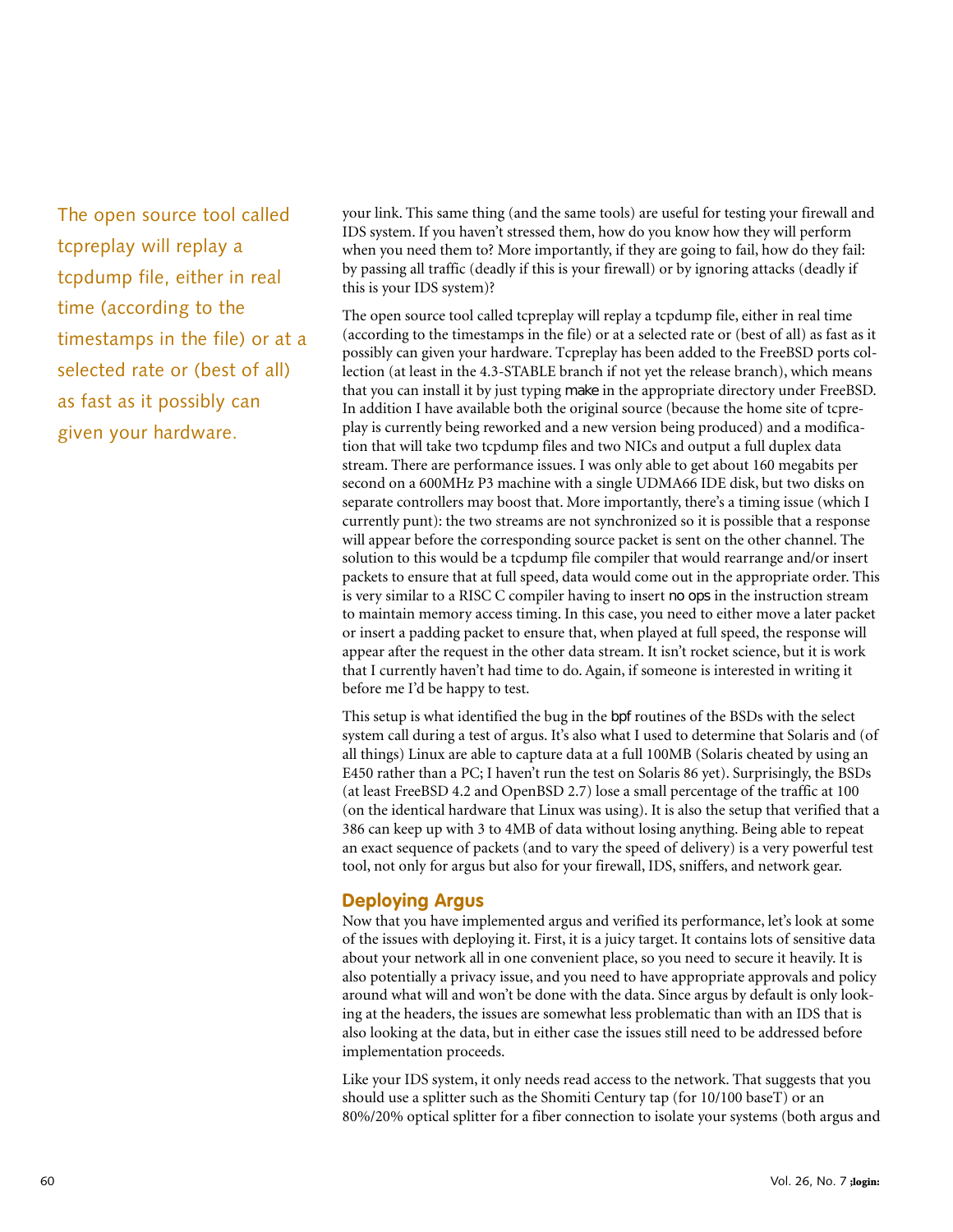an IDS). You should tighten down the UNIX box it runs on to run either nothing at all (which implies management access from the machine console and is likely too paranoid a reaction in many cases) or with only a well-patched SSHD running on a private network deep in the well-protected heart of your network. This is likely the configuration to run. It allows you to move the captured data (via SCP for instance) to another heavily secured (and large-memory) machine where you want to run the analysis programs. This prevents the analysis process from stealing resources from the capture process, which in turn may result in packet loss during capture. If your link speed is not that high and you have a fairly large machine, this may not be an issue, but it is something to keep in mind in any case. Remember to secure the backup tapes (assuming you are archiving to tape) as well; the data on them is just as sensitive as the data on the disk (and more often overlooked when security is being considered).

If you are on a busy/fast network, you probably need to increase the bpf buffer size in your kernel (the default is usually 8,000 or so with a max of 32,000, at least on the BSDs). Boost it to the full 32,000 and larger, if possible, to give yourself the best chance you can of capturing all the packets. This is where the "packets lost by kernel" message in argus (and other libpcap-using programs) comes from. Note that even if this number is 0 it is still possible that your network interface is silently dropping packets at a point before this counter in the bpf routines, so you need to use a tool such as tcpreplay to send a known data stream at the maximum rate to determine that your installation can keep up with the maximum data stream.

Once you have done all of these interesting (and time-consuming) things, and argus is happily collecting data, what kinds of things do you want to look for (and, better yet, write tools to look for automatically) in the data?

The prime one comes under the label of "history." As you get more and more logs from your network, you can also get a baseline of what is normal for your network. New patterns of access (in or out) are of interest. If there is suddenly a connection to a machine that hasn't occurred before, either someone new has been granted access to the machine or there is a problem. Politely asking the owner of the machine (or alerting the owner to the change automatically) can catch a problem early.

A connection in from the outside to a machine followed by a connection to a machine on the outside is a common cracker trick for laundering connections to avoid detection. Such a pattern (which again a firewall isn't likely to flag since it looks legit) deserves to be asked about to make sure it is authorized. Again, more of concern on a university campus, port scans both from the outside world heading in and from the inside against external hosts are of interest (and usually automatic first prize in the "you bet your account" contest if done from my site). With experience, you begin to be able to pick out the tool being used to scan you from the pattern of data in the logs.

One interesting feature of an argus log is the ability to detect slow port scans. I've seen some where that one probe is done around every 40 minutes for weeks. I say they are of limited interest because the event of interest isn't the scan, but any machine that is compromised, which will typically show up as a much more immediate log entry.

One use of scan (including slow scan) detectors is to populate a "suspicious IPs" file. This consists of IP addresses that have scanned or attempted compromises against your network. Future connections from such a site are "interesting"; they may also be suspicious, but they are certainly worth paying attention to because they may be coming back to exploit a hole that they have found on an earlier scan, or they may be a dif-

As you get more and more logs from your network, you can also get a baseline of what is normal for your network.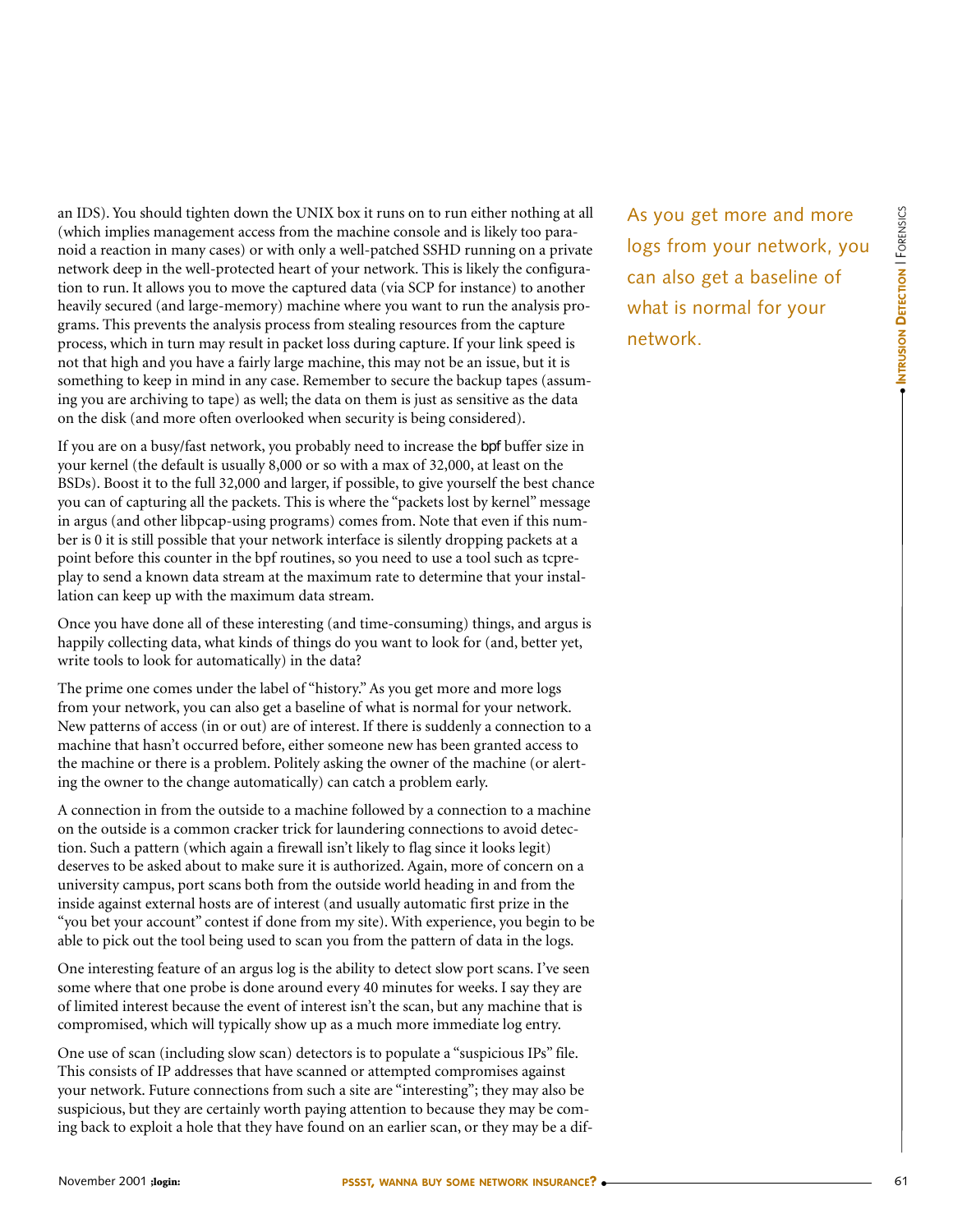Since argus captures the number of bytes transferred in both directions and the TCP flags, it is possible to see (and thus to automatically filter out) connections that failed, reducing the amount you need to consider suspicious.

ferent customer of an ISP or cable company (with DHCP) doing something perfectly legit such as accessing a public Web page. As long as you remember that and don't overreact, it's fine to be suspicious of such an access, and, sometimes it will net you a cracker, a compromised machine, or both.

Since argus captures the number of bytes transferred in both directions and the TCP flags, it is possible to see (and thus to automatically filter out) connections that failed, reducing the amount you need to consider suspicious. Again, because argus records the byte and packet counts of all connections by post-processing them, you can acquire a complete traffic record (down to the source / destination IP / port level, if desired) in your network. This is interesting, as mentioned above, because of patterns and history. If you process traffic counts by machine and sort them (usually reverse order is the most interesting) and keep history of previous "normal" (for some value of normal) traffic patterns, the result of a compromise will leap out at you (along, unfortunately, with a number of false positives). If a machine that has previously done almost no traffic off-site suddenly is transferring large amounts of data to machines all over the net, you can be reasonably sure you have a compromised machine running a warez site or someone (perhaps the authorized user) running one of the distributed file-sharing programs.

I find that a query along the lines of "What has this to do with university business?" or "What account number should the bandwidth charges be charged to?" will either cause an abrupt halt or provide a valid explaination (more usually the former than the latter). Basically, what I'm saying here is that for external compromises (of any kind) to be useful, the attacker has to change the traffic profile of the machine (otherwise, it is of no use to them). When they do that and you have a complete log of the traffic, it becomes detectable and stoppable with limited damage. There isn't any easy way around this, other than, of course, finding a less protected system somewhere else.

This is another great advantage of a complete connection history: you can step back in time and see if you have been compromised by a newly discovered (on the white-hat side of the fence) exploit before you knew it was an exploit. Again, while it would be better to find this before the compromise (and it may show up in the changed traffic pattern before the compromise itself surfaces), better late than never (or when the lawyer and/or cops are pounding on the door). Your complete log can also absolve you of attacks with forged source addresses (your forged source address!) since the reply packets from the attacked host will show up in the argus log, but there will be no corresponding attack packets in the log from your site.

There are a couple more classes of traffic, such as a large amount of apparently purposeless traffic to or from a site. Unfortunately, on a university campus this is often hard to differentiate from legit research traffic which often seems to have no purpose. I remember what turned out to be a DoS attack directed at us coming from a university machine with ldap in its hostname on port 500 (X.500), which could plausibly be someone doing an X.500 update across the net as research. This may be a DoS or DDoS attack. We have seen a number of these involving the DNS, queries with (I assume) a forged source address for a largish DNS record repeated over and over.

I've thought about (but not implemented) an authenticated Web page that could be accessed by the sysadmin of a machine or network which would display the history data of connections and possibly traffic patterns to and from their machines. There are privacy issues here that would need to be carefully considered and debated within the